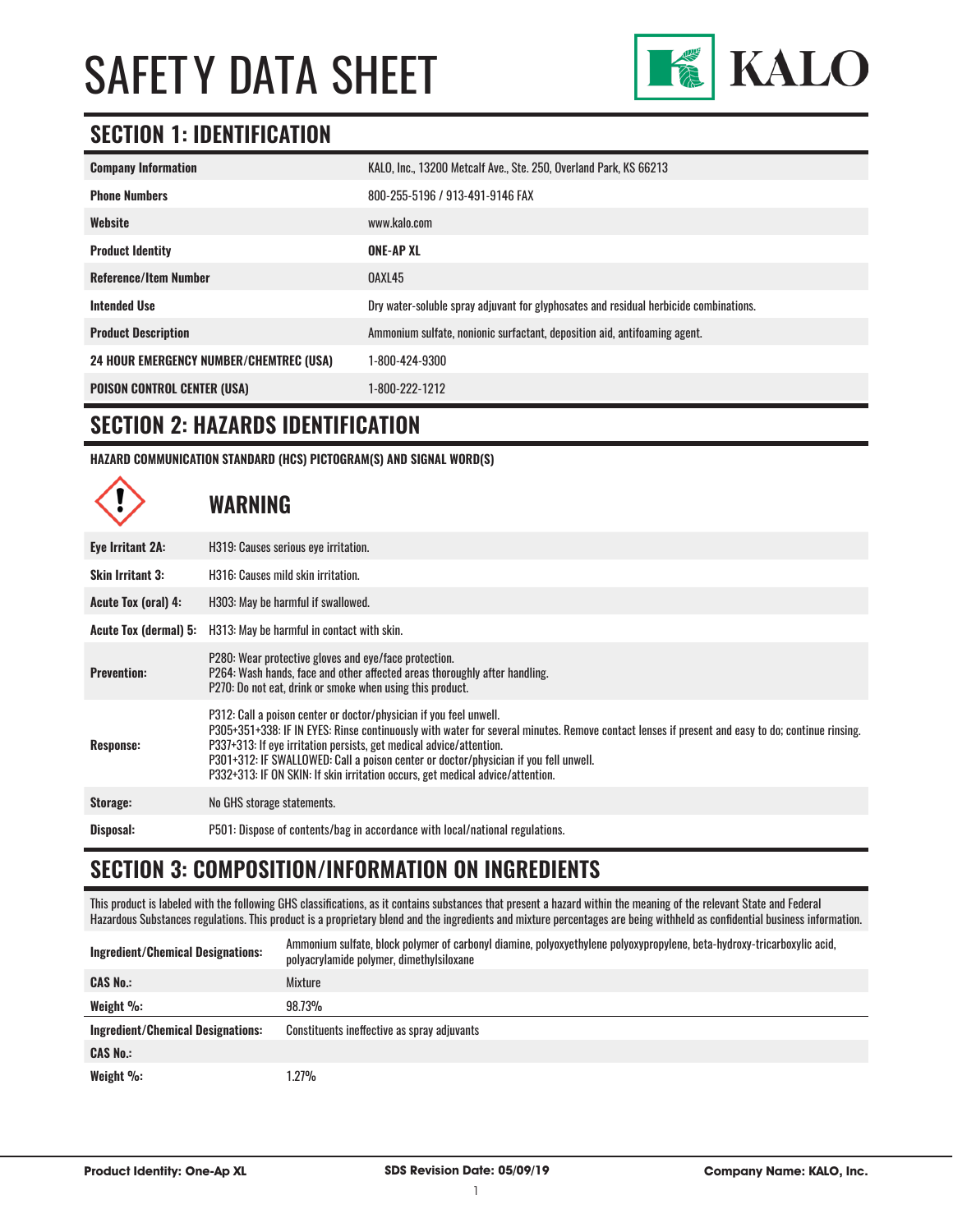

#### **SECTION 4: FIRST AID MEASURES**

#### **[DESCRIPTIONS]**

| General:           | In all cases of doubt, or when symptoms persist, seek medical attention. Never give anything by mouth to an unconscious person.                                                                                                         |
|--------------------|-----------------------------------------------------------------------------------------------------------------------------------------------------------------------------------------------------------------------------------------|
| <b>Inhalation:</b> | Remove to fresh air. Keep patient warm and at rest. If breathing is irregular or stopped, give artificial respiration. If unconscious, place in the recovery<br>position and obtain immediate medical attention. Give nothing by mouth. |
| Eyes:              | Irrigate copiously with clean fresh water for at least 10 minutes, holding the eyelids apart and seek medical attention.                                                                                                                |
| Skin:              | Remove contaminated clothing. Wash skin thoroughly with soap and water or use a recognized skin cleanser. Do NOT use solvents or thinners.                                                                                              |
| Ingestion:         | If accidentally swallowed, obtain immediate medical attention. Keep at rest, Do NOT induce vomiting.                                                                                                                                    |
|                    | [MOST IMPORTANT SYMPTOMS AND EFFECTS, BOTH ACUTE AND DELAYED]                                                                                                                                                                           |
| Overview:          | No adverse symptoms or effects anticipated under normal handling conditions. See Section 2 for further details.                                                                                                                         |
| Eyes:              | Causes serious eye irritation.                                                                                                                                                                                                          |
| Skin:              | Causes skin irritation. May be harmful in contact with skin.                                                                                                                                                                            |
| Ingestion:         | May be harmful if swallowed.                                                                                                                                                                                                            |

# **SECTION 5: FIREFIGHTING MEASURES**

| <b>General Hazard:</b>                | Toxic fumes may be emitted in a fire situation.                                                                                                                                                                                                                                                                                                                                                                                                                                                 |
|---------------------------------------|-------------------------------------------------------------------------------------------------------------------------------------------------------------------------------------------------------------------------------------------------------------------------------------------------------------------------------------------------------------------------------------------------------------------------------------------------------------------------------------------------|
| <b>Extinguishing Media:</b>           | Foam, dry chemical, carbon dioxide, water spray or fog.                                                                                                                                                                                                                                                                                                                                                                                                                                         |
| <b>Hazardous Combustion Products:</b> | Hydrogen cyanide, carbon monoxide and ammonia may be emitted.                                                                                                                                                                                                                                                                                                                                                                                                                                   |
| <b>Explosion Hazards:</b>             | Dust suspended in air may create a potentially explosive environment.                                                                                                                                                                                                                                                                                                                                                                                                                           |
| <b>Fire Fighting Procedures:</b>      | Evacuate area and fight fire upwind a safe distance to avoid hazardous vapors and decomposition products. Fire exposed containers<br>can build up pressure and should be kept cool with water spray if possible. Explosive vapor could form from ruptured containers.<br>Dike and collect water used to fight fire to prevent environmental damage due to runoff. Foam or dry chemical fire extinguishing<br>systems are preferred to prevent environmental damage from excessive water runoff. |
| <b>Fire Fighting Equipment:</b>       | As in any fire, wear self-contained breathing apparatus pressure-demand, MSHA/NIOSH approved or equivalent, and full protective gear.                                                                                                                                                                                                                                                                                                                                                           |

# **SECTION 6: ACCIDENTAL RELEASE MEASURES**

| <b>Small Spill:</b>                  | Contain material. Sweep up spilled material which is contaminated and place it and damaged unusable containers in a container<br>appropriate for non-hazardous chemical waste. Check local, state, and federal regulations for proper disposal.                                                                                                  |
|--------------------------------------|--------------------------------------------------------------------------------------------------------------------------------------------------------------------------------------------------------------------------------------------------------------------------------------------------------------------------------------------------|
| Large Spill:                         | Contain material. If material is not contaminated with other materials the product may still be viable for use. Sweep up spilled<br>material which is contaminated and place it and damaged unusable containers in a container appropriate for non-hazardous chemical<br>waste. Check local, state, and federal regulations for proper disposal. |
| <b>Water Spill:</b>                  | Do not contaminate any body of water.                                                                                                                                                                                                                                                                                                            |
| Land Spill:                          | Avoid runoff onto any adjacent land.                                                                                                                                                                                                                                                                                                             |
| <b>Special Protective Equipment:</b> | Always wear proper protective equipment when handling this product.                                                                                                                                                                                                                                                                              |

### **SECTION 7: HANDLING AND STORAGE**

| <b>Product Identity: One-Ap XL</b>    | SDS Revision Date: 05/09/19                                                                                                                                                                                                                                                                                                                                                                                                                              | <b>Company Name: KALO, Inc.</b> |
|---------------------------------------|----------------------------------------------------------------------------------------------------------------------------------------------------------------------------------------------------------------------------------------------------------------------------------------------------------------------------------------------------------------------------------------------------------------------------------------------------------|---------------------------------|
| <b>Incompatible Materials:</b>        | Oxidizing agents, bases, chlorates, nitrates.                                                                                                                                                                                                                                                                                                                                                                                                            |                                 |
| <b>Conditions For Safe Storage:</b>   | Store in tightly closed bags in dry, well-ventilated area, away from excessive heat and incompatibles. Do not allow water or other<br>chemicals to be introduced into contents of bag. Do not store near feed or food products. Do not use or store near open flame or<br>incompatible materials. See Section 2 for further details.                                                                                                                     |                                 |
| <b>Precautions For Safe Handling:</b> | Do not get in eyes, on skin, or on clothing. Do not breathe vapors or mists. Keep bag closed. Use only with adequate ventilation. Use<br>good personal hygiene practices. Wash hands before eating, drinking, smoking. Remove contaminated clothing and wash before<br>reuse. Destroy contaminated belts and shoes and other items that cannot be decontaminated. Have eyewash accessible to use in<br>handling area. See Section 2 for further details. |                                 |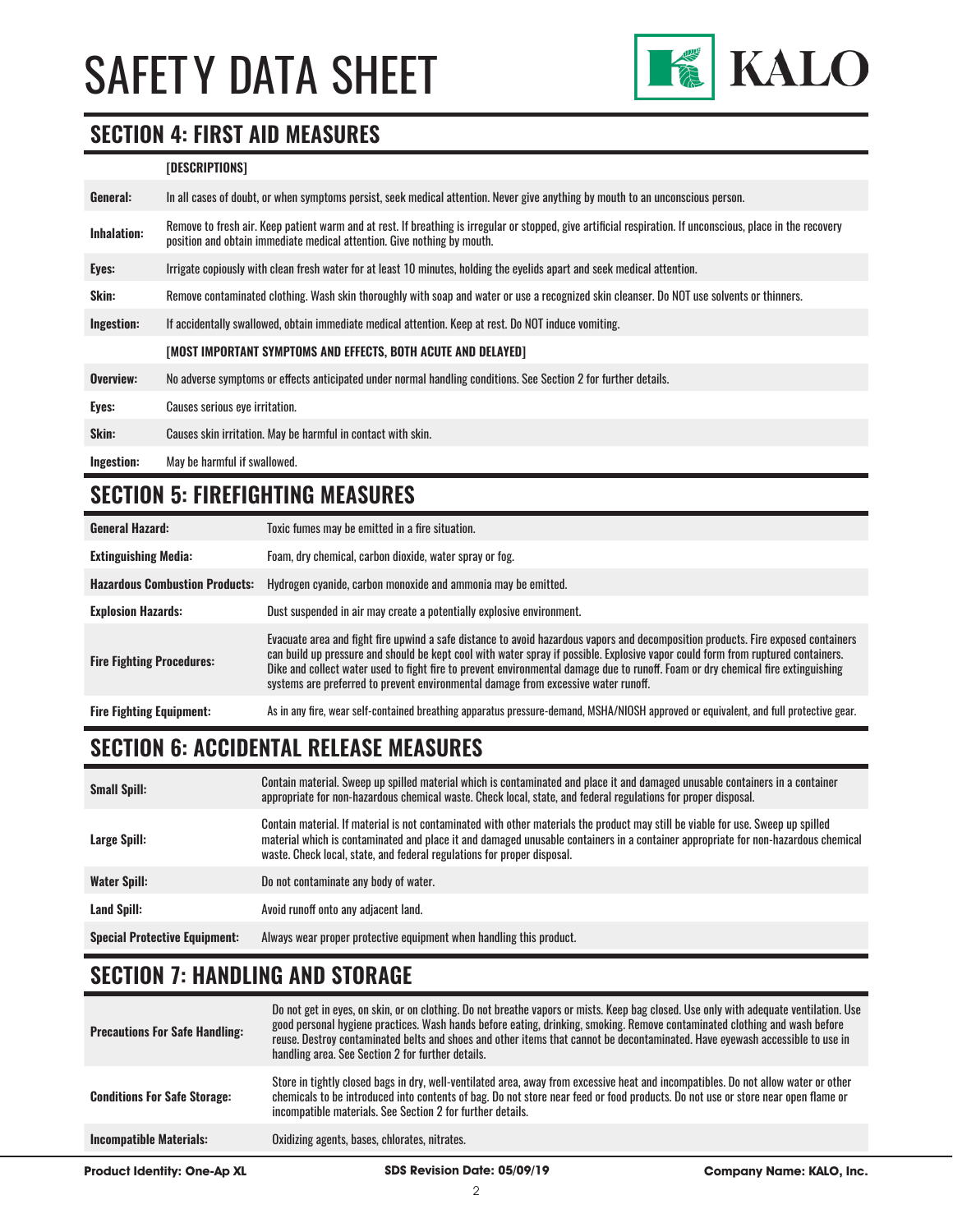

#### **SECTION 8: EXPOSURE CONTROLS/PERSONAL PROTECTION**

| <b>Exposure Data:</b>        | This product contains no ingredients (at greater than 0.1%) with established limits for exposure under OSHA, ACGIH and/or NIOSH.                                                                                                                                                                                                       |
|------------------------------|----------------------------------------------------------------------------------------------------------------------------------------------------------------------------------------------------------------------------------------------------------------------------------------------------------------------------------------|
| <b>Carcinogen Data:</b>      | This product contains no ingredients (at greater than 0.1%) that are suspected of being or known to be a carcinogen under OSHA, NTP or IARC.                                                                                                                                                                                           |
|                              | <b>[PERSONAL PROTECTIVE EQUIPMENT]</b>                                                                                                                                                                                                                                                                                                 |
| <b>Respiratory:</b>          | If workers are exposed to concentrations above the exposure limit, they must use the appropriate certified respirators.                                                                                                                                                                                                                |
| <b>Eyes and Face:</b>        | Wear safety eyewear (e.g. safety spectacles/goggles/visors) to protect against the splash of liquids.                                                                                                                                                                                                                                  |
| Skin:                        | Overalls, which cover the body, arms, and legs, should be worn. Skin should not be exposed. All parts of the body should be washed after<br>contact.                                                                                                                                                                                   |
| <b>Engineering Controls:</b> | Provide adequate ventilation. Where reasonably practicable, this should be achieved by the use of local exhaust ventilation and good<br>general extraction. If these are not sufficient to maintain concentrations of particulates, and any vapor below occupational exposure limits,<br>suitable respiratory protection must be worn. |
| <b>Other Work Practices:</b> | See technical data sheet.                                                                                                                                                                                                                                                                                                              |
|                              | [COMMENTS]                                                                                                                                                                                                                                                                                                                             |
| <b>TLV (Units):</b>          | Nuisance Dust TLV (units): 15mg/m <sup>3</sup>                                                                                                                                                                                                                                                                                         |

#### **SECTION 9: PHYSICAL AND CHEMICAL PROPERTIES**

| Appearance:                                       | <b>Free Flowing White Granule</b>            |
|---------------------------------------------------|----------------------------------------------|
| Odor:                                             | <b>Slight Chemical</b>                       |
| <b>Odor Threshold:</b>                            | <b>Not Measured</b>                          |
| pH:                                               | <b>Not Measured</b>                          |
| <b>Specific Gravity:</b>                          | Not Applicable                               |
| <b>Flashpoint:</b>                                | <b>Difficult To Burn or Continue Burning</b> |
| <b>Solubility in Water:</b>                       | Soluble                                      |
| Viscosity (cSt):                                  | <b>Not Measured</b>                          |
| <b>VOC%:</b>                                      | <b>Not Measured</b>                          |
| <b>Vapor Pressure (Pa):</b>                       | <b>Not Measured</b>                          |
| <b>Vapor Density:</b>                             | <b>Heavier Than Air</b>                      |
| <b>Density:</b>                                   | $52 - 57$ lbs/ft <sup>3</sup>                |
| <b>Melting/Freezing Points:</b>                   | <b>Not Measured</b>                          |
| Initial Boiling Point/Range (°F/°C):              | <b>Not Measured</b>                          |
| <b>Flammability (Solid, Gas):</b>                 | Not Applicable                               |
| <b>Upper Flammability/Explosive Limits:</b>       | <b>Not Measured</b>                          |
| Lower Flammability/Explosive Limits:              | <b>Not Measured</b>                          |
| <b>Decomposition Temperature:</b>                 | <b>Not Measured</b>                          |
| <b>Auto-Ignition Temperature:</b>                 | <b>Not Measured</b>                          |
| Partition Co-Efficient n-octanol/water (Log Kow): | <b>Not Measured</b>                          |
| <b>Evaporation Rate (Ether=1):</b>                | <b>Not Measured</b>                          |
| Other:                                            | No other relevant information.               |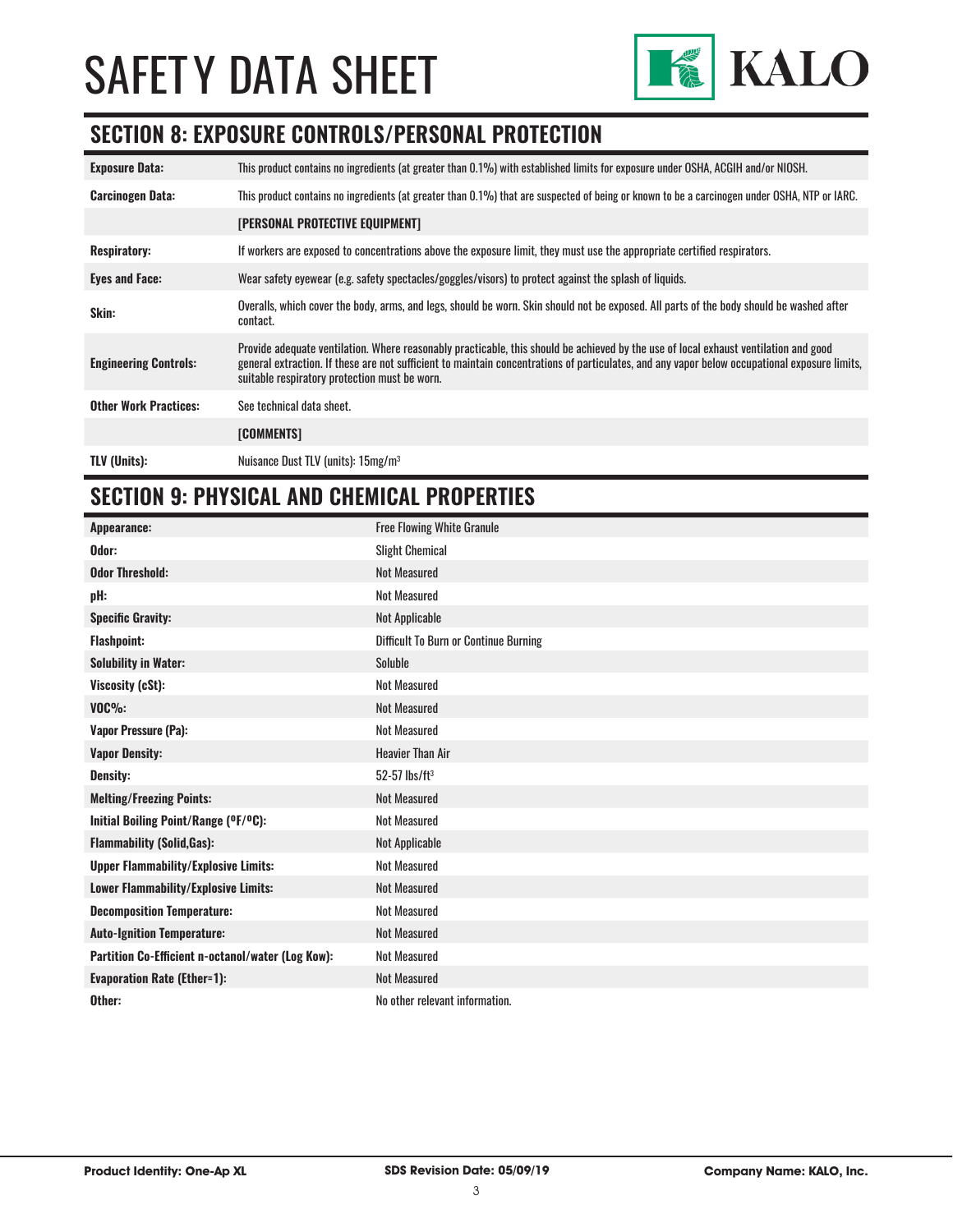

### **SECTION 10: STABILITY AND REACTIVITY**

| Stable:                                  | Yes                                                                       |
|------------------------------------------|---------------------------------------------------------------------------|
| <b>Hazardous Polymerization:</b>         | No                                                                        |
| <b>Polymerization:</b>                   | Will not occur.                                                           |
| <b>Conditions To Avoid:</b>              | Heat, open flame, sparks and static electricity.                          |
| <b>Hazardous Decomposition Products:</b> | Temperatures above 282°C causes a release of ammonia and sulfur trioxide. |
| <b>Incompatible Materials:</b>           | Strong oxidizers, bases, chlorates, and nitrates.                         |

**[ACUTE TOXICITY ESTIMATE]**

# **SECTION 11: TOXICOLOGICAL INFORMATION**

| Ingredients:                                                      | Ammonium sulfate, block polymer of carbonyl diamine, polyoxyethylene polyoxypropylene,<br>beta-hydroxy-tricarboxylic acid, polyacrylamide polymer, dimethylsiloxane |                          |
|-------------------------------------------------------------------|---------------------------------------------------------------------------------------------------------------------------------------------------------------------|--------------------------|
| Oral LD50mg/kg:                                                   | No Data Available                                                                                                                                                   |                          |
| Skin LD50mg/kg:                                                   | No Data Available                                                                                                                                                   |                          |
| Inhalation Vapor LC50mg/L/4hr:                                    | No Data Available                                                                                                                                                   |                          |
| Inhalation Dust/Mist LC50mg/L/4hr:                                | No Data Available                                                                                                                                                   |                          |
| <b>ITEM</b>                                                       | <b>HAZARD</b>                                                                                                                                                       | <b>CATEGORY</b>          |
| <b>Acute Toxicity (mouth):</b>                                    | May be harmful if swallowed.                                                                                                                                        | 4                        |
| <b>Acute Toxicity (skin):</b>                                     | May be harmful in contact with skin.                                                                                                                                | 5                        |
| <b>Acute Toxicity (inhalation):</b>                               | Not Applicable                                                                                                                                                      | $\sim$ $-$               |
| <b>Skin Corrosion/Irritation:</b>                                 | <b>Causes mild skin irritation.</b>                                                                                                                                 | 3                        |
| <b>Eye Damage/Irritation:</b>                                     | <b>Causes serious eye irritation.</b>                                                                                                                               | 2A                       |
| <b>Sensitization (respiratory):</b>                               | <b>Not Applicable</b>                                                                                                                                               | $\overline{\phantom{a}}$ |
| <b>Sensitization (skin):</b>                                      | Not a skin/contact sensitizer.                                                                                                                                      | $-$                      |
| <b>Germ Toxicity:</b>                                             | <b>Not Applicable</b>                                                                                                                                               | $- -$                    |
| <b>Carcinogenicity:</b>                                           | <b>Not Applicable</b>                                                                                                                                               | $-$                      |
| <b>Reproductive Toxicity:</b>                                     | <b>Not Applicable</b>                                                                                                                                               | $\overline{\phantom{a}}$ |
| <b>Specific Target Organ Systemic Toxicity-Single Exposure:</b>   | Not Applicable                                                                                                                                                      | $\overline{\phantom{m}}$ |
|                                                                   |                                                                                                                                                                     |                          |
| <b>Specific Target Organ Systemic Toxicity-Repeated Exposure:</b> | <b>Not Applicable</b>                                                                                                                                               |                          |

### **SECTION 12: ECOLOGICAL INFORMATION**

| <b>Ecotoxicity:</b>                    | No additional information provided for this product. This product is not for use in aquatic settings. |
|----------------------------------------|-------------------------------------------------------------------------------------------------------|
| <b>Persistence and Degradability:</b>  | There is no data available on the preparation itself.                                                 |
| <b>Bioaccumulative Potential:</b>      | Not measured.                                                                                         |
| <b>Mobility In Soil:</b>               | No data available.                                                                                    |
| <b>Results of PBT and vPvB Assess:</b> | This product contains no PBT/vPvB chemicals.                                                          |
| <b>Other Adverse Effects:</b>          | No data available.                                                                                    |